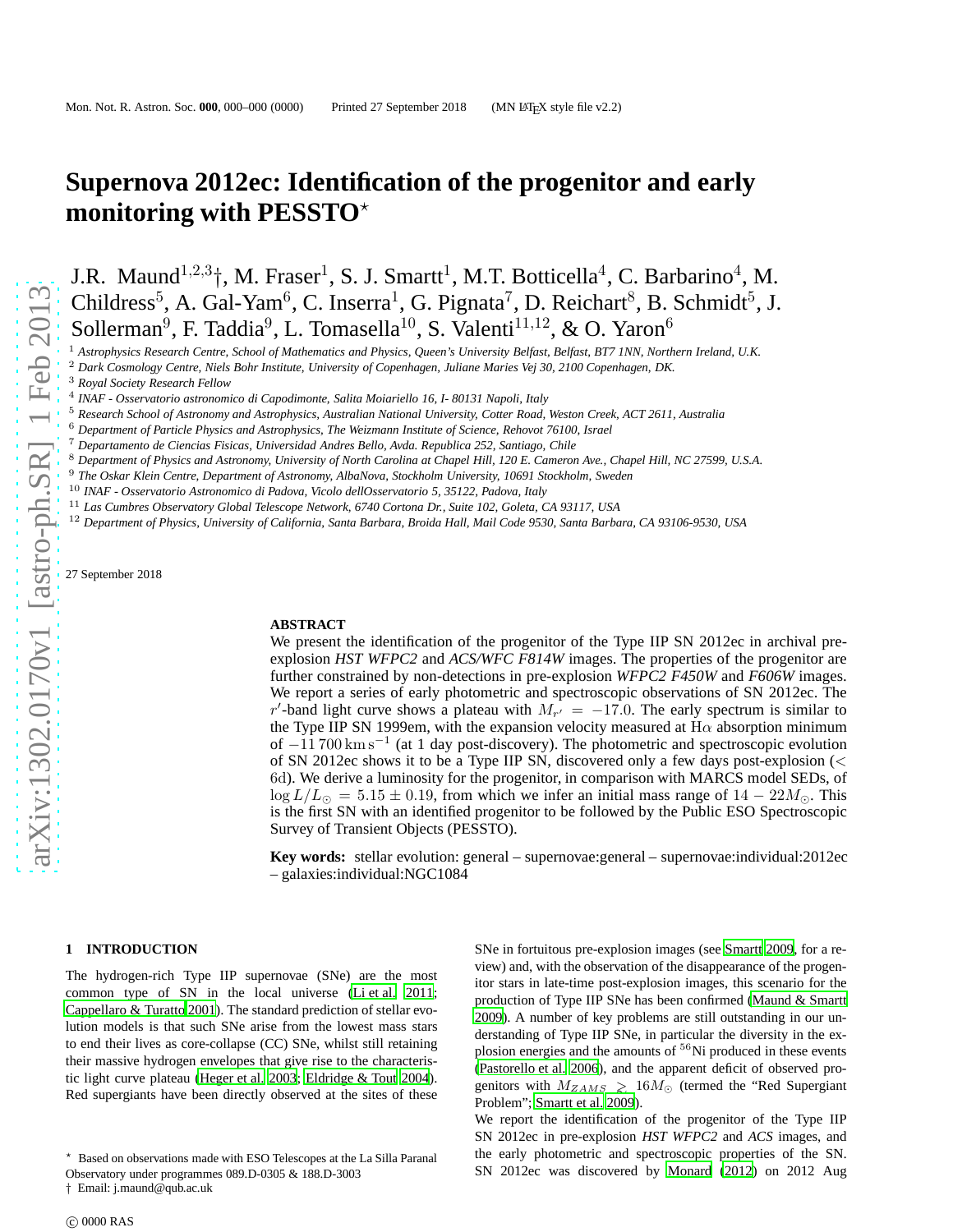11.039UT. The SN is located 0.7" E and 15.9" N of the centre of the host galaxy NGC 1084. A spectrum of the SN acquired on 2012 Aug 12 showed it to be a young Type IIP SN, a few days postexplosion [\(Childress et al. 2012](#page-3-2)). NGC 1084 has previously hosted 4 SNe: 2009H [\(Li et al. 2009](#page-4-7)), 1998dl [\(King et al. 1998](#page-4-8)), 1996an [\(Nakano et al. 1996\)](#page-4-9) and 1963P.

The Tully-Fisher distance [\(Tully et al. 2008\)](#page-4-10), quoted from the Ex-tragalactic Distance Database<sup>[1](#page-1-0)</sup>, is  $\mu = 31.19 \pm 0.13$  mag. The position of SN 2012ec is coincident with the region C9 identified by [Ramya et al. \(2007\)](#page-4-11) in NGC 1084, for which they derive an oxygen abundance of  $12 + \log \left( \frac{O}{H} \right) = 8.93 \pm 0.1$ . Assuming a solar metallicity corresponding to an oxygen abundance of  $8.66 \pm 0.05$ [\(Asplund et al. 2004\)](#page-3-3), we adopt a metallicity of  $\log(Z/Z_{\odot}) \approx$  $+0.27$  at the position of the SN. The degree of foreground Galactic reddening is  $E(B - V) = 0.024$  mag [\(Schlafly & Finkbeiner](#page-4-12)  $2011)^2$  $2011)^2$  $2011)^2$ .

# <span id="page-1-10"></span>**2 THE EARLY PHOTOMETRIC AND SPECTROSCOPIC CHARACTERISTICS OF SN 2012EC**

A photometric and spectroscopic campaign to follow the evolution of this SN is being conducted by the Public ESO Spectroscopic Survey of Transient Objects (PESSTO) collaboration<sup>[3](#page-1-2)</sup>. Full results of the observations of this SN will be presented in a future paper; here we present a subset of these observations to classify and characterise the early time behaviour of SN 2012ec. Photometry was collected using the PROMPT telescopes [\(Reichart et al. 2005\)](#page-4-13), and the Liverpool Telescope using RATcam and the Infrared Optical (IO) camera. The photometric observations were conducted using Sloan filters, and were reduced in the standard fashion using  $IRAF<sup>4</sup>$  $IRAF<sup>4</sup>$  $IRAF<sup>4</sup>$ and calibrated against stars in the Sloan DR6 catalogue<sup>[5](#page-1-4)</sup>. The  $r'$ band light curve (in the Vega magnitude system) is presented in Figure [1,](#page-2-0) and compared with light curves of other Type II SNe in similar, but *not identical*, bands. The light curve of SN 2012ec clearly shows a plateau, implying that the SN is a Type IIP SN. The absolute magnitude (corrected for the distance and foreground and host extinction; see below) of SN 2012ec, on the plateau, is  $M_{r'} = -17.0 \pm 0.1$  mag; which is slightly brighter than normal Type IIP SNe in terms of  $\sim R$ -band brightness [\(Arcavi et al.](#page-3-4) [2012\)](#page-3-4), but it is clearly brighter than the sub-luminous SN 2005cs [\(Pastorello et al. 2006](#page-4-4)).

Spectroscopic observations were conducted with a number of telescopes and instruments: at 1 and 2d (post-discovery) using the ANU 2.3m telescope and the WiFeS integral field spectrograph [\(Dopita et al. 2007\)](#page-3-5), using the B3000/R3000 grism (previously presented by [Childress et al. 2012\)](#page-3-2); at 3d using the Nordic Optical Telescope (NOT) using ALFOSC and the Gr#4 grism; at 6d with the Asiago 1.8m telescope using AFOSC and the Gr#4; at 7d and 15d with the New Technology Telescope using EFOSC and grisms Gr#11 and Gr#16 for the first epoch and the Gr#13 grism for the second epoch; and at 9d with the William Herschel Telescope using ISIS and R300B and R158R grisms. The sequence of spectroscopic observations is shown on Figure [1.](#page-2-0) The spectra presented in this paper are available in electronic format on WISeREP (the Weizmann interactive supernova data repository; Yaron & Gal-Yam  $2012^6$  $2012^6$ ). At early times the spectrum of SN 2012ec is similar to spectra of Type IIP SNe, being dominated by broad P Cygni profiles associated with the hydrogen Balmer series. Fits conducted using GELATO (Harutyunyan et al.  $2008$ )<sup>[7](#page-1-6)</sup> identified similarities between the first spectrum of SN 2012ec and the spectrum of SN 1999em at ∼ 7 days post-explosion [\(Elmhamdi et al. 2003\)](#page-4-15) and earlier for other examples of Type IIP SNe, suggesting SN 2012ec was discovered < 6d post-explosion. At the first epoch, the velocity at the  $H\alpha$  absorption minimum was measured to be  $-11700 \text{km s}^{-1}$ . Over the sequence of spectra, the velocity of H $\alpha$  decreased to  $-9200 \text{km s}^{-1}$  by 15d postdiscovery. The H $\alpha$  velocity, and its evolution, is similar to that observed for SN 1999em [\(Hamuy et al. 2001](#page-4-16)) and SN 2006bp (between 6 and 8 days post-explosion; [Quimby et al. 2007\)](#page-4-17). The velocities are significantly faster (by  $\sim 4300 \,\mathrm{km \, s}^{-1}$ ), and the rate of decline is slower, than observed for SN 2005cs at early times [\(Pastorello et al. 2009\)](#page-4-18).

The unresolved Na I D doublet is observed in absorption at the recessional velocity of NGC 1084 at all epochs. We measure an average equivalent width  $W_{\text{NaID}} = 0.72 \pm 0.3$ Å. Assuming Galactictype dust, this equivalent width corresponds to  $E(B - V)$  = 0.11 mag [\(Turatto et al. 2003](#page-4-19)) or  $E(B-V) = 0.10^{+0.15}_{-0.02}$  mag [\(Poznanski et al. 2012](#page-4-20)), and we adopt the latter for the total reddening towards SN 2012ec (for identical Galactic and host reddening laws; [Cardelli et al. 1989\)](#page-3-6).

#### **3 PROGENITOR OBSERVATIONS AND ANALYSIS**

#### **3.1 Observations**

The pre- and post-explosion high spatial resolution observations of the site of SN 2012ec are listed in Table [1.](#page-2-1) Adaptive optics observations were acquired with the VLT NACO instrument on 2012 Aug 14. The observations were composed of dithered on-target exposures, interleaved with offset sky images to aid with the removal of the sky background, with the  $K_S$ -band filter. The data were reduced using the *eclipse* package<sup>[8](#page-1-7)</sup>. The observations used the S54 camera (with pixel scale 0.0543′′) and, under the observing conditions, a FWHM of 0.13′′ and Strehl ratio of ∼ 18% were achieved. The pre-explosion Wide Field Planetary Camera 2 (*WFPC2*) data were retrieved from the STScI archive<sup>[9](#page-1-8)</sup>, and were processed with the most up-to-date calibration frames by the On-the-fly-recalibration (OTFR) pipeline. The data were further processed, combined and photometry was conducted using the DOLPHOT pack-age<sup>[10](#page-1-9)</sup> (with the WFPC2 module). A further correction of  $-0.1$ magnitudes was applied to the *WFPC2* photometry, to correct the photometry to an infinite aperture [\(Whitmore 1995](#page-5-1)).

The Advanced Camera for Surveys Wide Field Channel (*ACS/WFC*) observations were also retrieved from the STScI HST data archive and processed through the OTFR pipeline. The *ACS* observations was composed of four separate dithered exposures.

<sup>&</sup>lt;sup>1</sup> http://edd.ifa.hawaii.edu/<br><sup>2</sup> gyptad.fram.NED.http://

<span id="page-1-0"></span><sup>2</sup> quoted from NED<http://ned.ipac.caltech.edu>

<span id="page-1-1"></span><sup>3</sup> http://www.pessto.org

<span id="page-1-3"></span><span id="page-1-2"></span><sup>4</sup> IRAF is distributed by the National Optical Astronomy Observatory, which is operated by the Association of Universities for Research in Astronomy (AURA) under cooperative agreement with the National Science Foundation.

<span id="page-1-4"></span><sup>5</sup> http://www.sdss.org/dr6/

<sup>&</sup>lt;sup>6</sup> http://www.weizmann.ac.il/astrophysics/wiserep<br>  $\frac{7}{1}$  https://gelato.tpg.jac.es/

<span id="page-1-5"></span>https://gelato.tng.iac.es/

<span id="page-1-6"></span><sup>8</sup> http://www.eso.org/sci/software/eclipse

<span id="page-1-7"></span><sup>9</sup> http://archive.stsci.edu/hst

<span id="page-1-9"></span><span id="page-1-8"></span><sup>10</sup> http://americano.dolphinsim.com/dolphot/ v2.0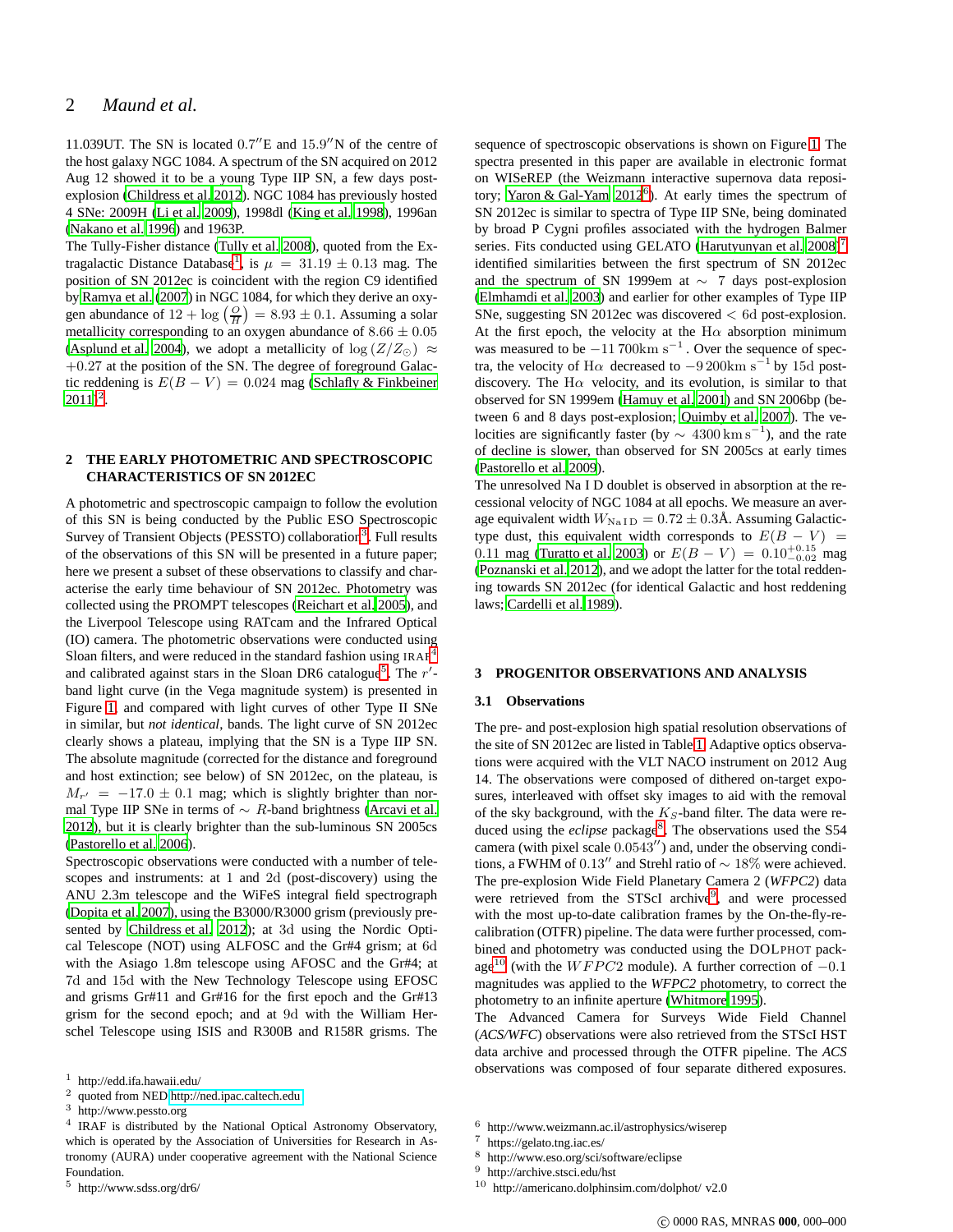

<span id="page-2-0"></span>Figure 1. The early photometric and spectroscopic characteristics of the Type IIP SN 2012ec. *Left Panel*) Early r' photometry of SN 2012ec compared to other Type II SNe: 2009kr [\(Fraser et al. 2010\)](#page-4-21), 2006bp [\(Quimby et al. 2007\)](#page-4-17), 2005cs [\(Pastorello et al. 2006](#page-4-4)), and 1999em [\(Hamuy et al. 2001](#page-4-16); [Elmhamdi et al.](#page-4-15) [2003](#page-4-15)). The phase of the SN 2012ec data is given with respect to the date of discovery. *Centre Panel)* The early spectrum of SN 2012ec compared to the normal Type IIP SNe 1999em [\(Hamuy et al. 2001;](#page-4-16) [Elmhamdi et al. 2003](#page-4-15)) and 2006bp [\(Quimby et al. 2007](#page-4-17)), at +7 days and 9 days post-explosion respectively (the SN spectra have been corrected for the respective recessional velocity of their host galaxies and for foreground Milky Way extinction, as quoted by NED). *Right Panel)* The early spectroscopic evolution of SN 2012ec, with the phase of each spectrum given relative to the date of discovery (2012 Aug 11). Characteristic lines, observed in the spectra Type IIP SNe, are indicated by the solid grey lines, and telluric features are indicated by the dashed grey lines.

<span id="page-2-1"></span>**Table 1.** High-Spatial Resolution Observations of the Site of SN 2012ec

| Date                                   | Instrument                                                        | Filter                         | Exposure<br>Time(s) |
|----------------------------------------|-------------------------------------------------------------------|--------------------------------|---------------------|
| 2001 Nov 6<br>2001 Nov 6<br>2001 Nov 6 | <b>HST/WFPC2/PC</b><br><b>HST/WFPC2/PC</b><br><b>HST/WFPC2/PC</b> | <i>F450W</i><br>F606W<br>F814W | 320<br>320<br>320   |
| 2010 Sep 20                            | <b>HST/ACS/WFC</b>                                                | <i>F814W</i>                   | 1000                |
| 2012 Aug 14                            | VLT/NACO                                                          | $K_{s}$                        | 780                 |

We considered two separate data products: the individual *FLT* distorted frames and the combined *DRC* frame, corrected for distortion and Charge Transfer Inefficiency; photometry of these images was conducted using DOLPHOT (using the ACS module and the generic photometry mode, respectively). The distortion corrected images have a pixel scale of 0.05′′. The derived photometry was corrected to an infinite aperture using the tabulated corrections of [Sirianni et al. \(2005](#page-4-22)).

#### **3.2 Results**

Pre- and post-explosion images of the site of SN 2012ec are shown on Figure [2.](#page-4-23) The geometric transformation between the post-explosion VLT/NACO image and pre-explosion *WFPC2* images was calculated using 26 common stars, with a resulting r.m.s. uncertainty on the transformation of 0.017′′. The transformed position of the SN is located on the PC chip. Two sources are recovered in the pre-explosion *WFPC2* images in close proximity to the transformed SN position. Source A, the progenitor candidate, is detected in the *WFPC2 F814W* image only, offset from the transformed SN position by  $0.030''$  with brightness  $m_{F814W} = 23.39 \pm 0.18$  (detected at  $S/N = 5.9$ ). The uncertainty on the astrometry for an object of the faintness of Source A is ∼ 0.020′′ [\(Dolphin 2000](#page-3-7)), such that the apparent discrepancy between the observed position of Source A and the transformed SN position is not significant. Source A is consistent with a point source with a measured sharpness value of -0.035 (good point-like sources should have sharpness values in the range -0.3 to 0.3). Source B is detected in the *F606W* and *F814W* images, offset from the SN position by 0.11", with  $m_{F606W} = 23.00 \pm 0.06$  and  $m_{F814W}$  = 22.23  $\pm$  0.08 mags. DOLPHOT claims a detection of Source B in the *F450W* image at  $m_{F450W} = 24.15 \pm 0.18$ , but on visual inspection of the image we suggest this detection is questionable. Source A is absent from the pre-explosion *WFPC2 F606W* image; however, there is an extended source that overlaps with the SN position in the pre-explosion *WFPC2 F450W* image. It is unclear if any of the flux observed in the *F450W* image arises from Source A; given the scale of this feature, it is unlikely that all of the flux is due to Source A alone. Artificial star tests were used to derive the detection limit at the SN position in the pre-explosion *WFPC2 F450W* and *F606W* images, under the assumption that Source A does not contribute any flux in these images. We derived detection limits, corresponding to 50% recovery efficiency at  $3\sigma$ , of  $24.5 \pm 0.3$  and  $25 \pm 0.5$  mags in the *F450W* and *F606W* filters respectively.

The geometric transformation between the post-explosion VLT/NACO image and the pre-explosion *ACS/WFC F814W* was derived using 25 common stars, with a resulting r.m.s. uncertainty of 0.016′′. There is clear evidence for flux, above the background, at the transformed SN position, although DOLPHOT photometry of the distortion corrected *DRC* image identifies the flux as being extended emission arising from Source B. Inspection of all four individual *FLT* images, however, revealed that this extended source is composed of two separate point sources, coincident with Sources A and B (the offset between the transformed SN position and Source A is 0.009′′). We conclude that Source B is not an extended source and that the object observed in the *ACS/WFC DRC* images is a blend, arising from the *multidrizzle* image combination process. We measured the *F814W* magnitudes for the progenitor candidate (Source A) and Source B to be  $23.10 \pm 0.04$ and  $22.32 \pm 0.02$ , respectively, averaged over the independent photometry of the four *FLT* images. Source A appears point-like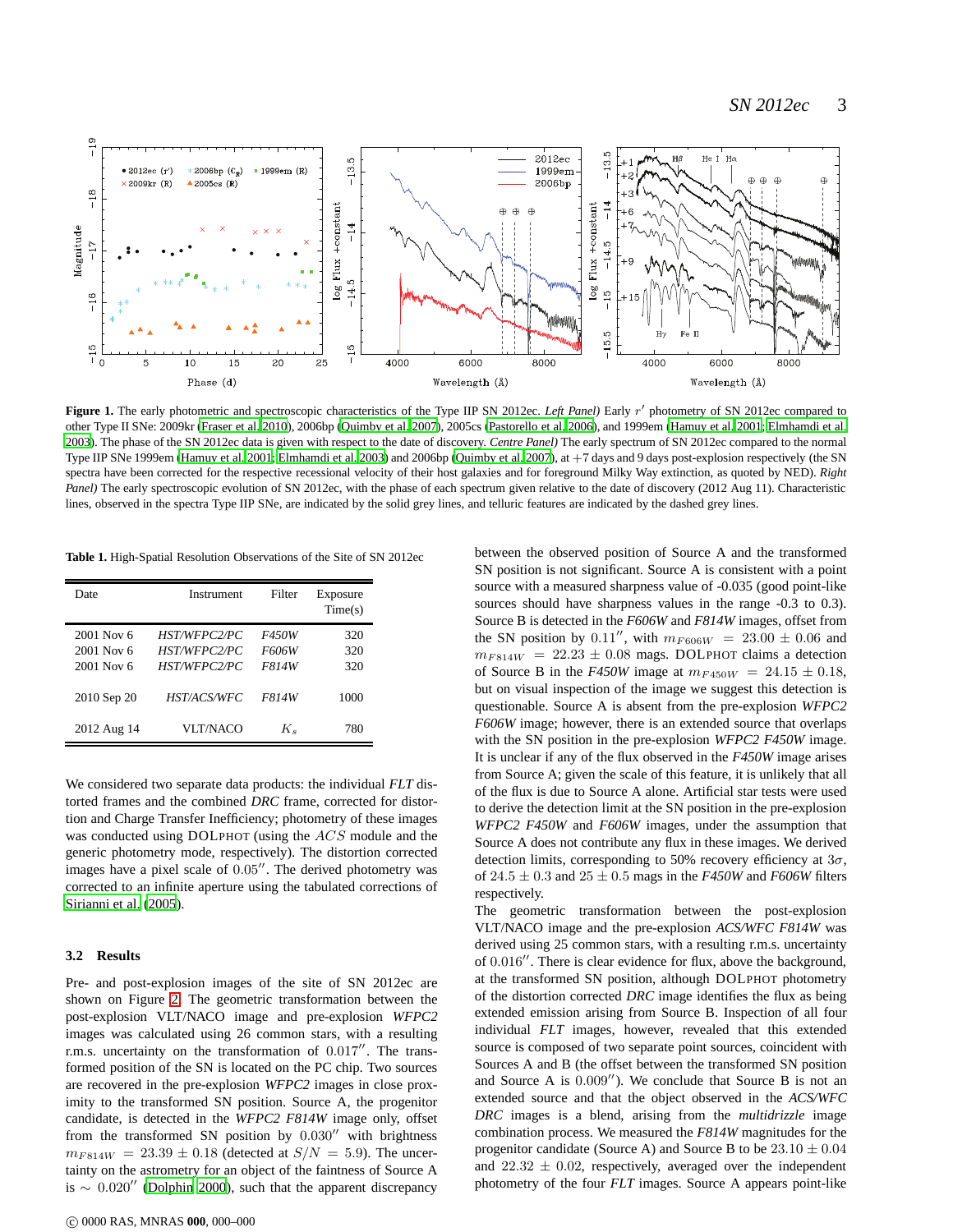in all four *FLT* images, with sharpness values of -0.072, -0.263, -0.075 and -0.064.

The brightness of Source B in the *ACS/WFC F814W* image is approximately consistent with the magnitude of Source B measured in pre-explosion *WFPC2 F814W* image. There is a discrepancy between the photometry of Source A in the *ACS* and *WFPC2 F814W* images, perhaps due to difficulties in partitioning the flux between Sources A and B in the subsampled *WFPC2* image (due to the relative faintness of Source A) and also the slight difference between the *F814W* filters used by the two instruments. Using synthetic photometry of MARCS SEDs [\(Gustafsson et al. 2008](#page-4-24)), we determined that, for the coolest red supergiants, the colour between the *WFPC2* and *ACS F814W* filters is  $\sim 0.1$  mags.

The observed photometry and upper limits for the progenitor candidate (Source A) were compared with synthetic photometry of MARCS SEDs, using a Markov Chain Monte Carlo Bayesian inference scheme (Maund, 2012, in prep.). We considered the  $15M_{\odot}$  spherical MARCS models, with the effective gravity fixed at  $\log g = 0.0$  [\(Levesque et al. 2005](#page-4-25)),  $\log Z/Z_{\odot} = +0.25$ , and the reddening adopted in Section [2,](#page-1-10) assuming only foreground and host extinction following a Galactic-type  $R_V = 3.1$  [Cardelli et al.](#page-3-6) [\(1989](#page-3-6)) reddening law. The corresponding allowed region on the Hertzsprung-Russell Diagram for the progenitor is shown on Figure [3.](#page-4-26) The colour constraint provided by the pre-explosion F606W detection limit forces the resulting solution for the progenitor to cool temperatures consistent with a red supergiant  $(< 4000K)$ . The grid of comparison MARCS SEDs, however, only goes down to  $3300K$  and lower temperatures, consistent with the end points of the twice solar metallicity stellar evolution tracks, cannot be probed. We determine a corresponding luminosity for the progenitor of  $\log(L/L_{\odot}) = 5.15 \pm 0.19$ . In comparison with the end points of solar and twice solar metallicity STARS stellar evolution tracks [\(Eldridge & Tout 2004\)](#page-3-1), we infer an initial mass for the progenitor of  $14 - 22$ ⊙. If the progenitor is subject to additional reddening, by local dust destroyed in the SN, we can only constrain a lower initial mass limit of  $14M_{\odot}$ . In extrapolating the luminosity from the presented contours to lower temperatures, we expect our derived mass estimate would not change significantly. The derived luminosity yields a radius for the progenitor of  $R = 1030 \pm 180 R_{\odot}.$ 

## **4 DISCUSSION AND CONCLUSIONS**

We have presented the identification of the progenitor of a Type IIP SN, with an initial mass in the range  $14 - 22M_{\odot}$ . We have assumed that the extinction towards the progenitor is identical to the extinction affecting the SN. [Walmswell & Eldridge \(2012\)](#page-4-27) and [Kochanek et al. \(2012](#page-4-28)) explored the effect of dust formed in the winds of Red Supergiants, giving rise to additional extinction towards the observed progenitors of Type IIP SNe that is not probed by observations of surrounding stars or the SNe themselves (as this dust is destroyed in the subsequent explosion). [Kochanek et al.](#page-4-28) [\(2012](#page-4-28)) showed that this dust may also have a significantly different composition and, hence, reddening law to the dust of the interstellar medium [\(Cardelli et al. 1989](#page-3-6)). In the case of the progenitor of SN 2012aw, which was detected at four different wavelengths [\(Fraser et al. 2012](#page-4-29); [Van Dyk et al. 2012\)](#page-4-30), the constraints on the SED were insufficient to break the degeneracy between effective temperature and reddening. [Fraser et al. \(2012](#page-4-29)) found that the minimum reddening towards the progenitor of SN 2012aw was significantly larger than the reddening inferred towards the subsequent SN, suggesting circumstellar dust around the progenitor was destroyed in the explosion. In the likely event that the progenitor of SN 2012ec suffers from greater extinction than inferred from postexplosion observations of the SN, our inferred mass range translates to a lower mass limit for the progenitor of  $> 14M_{\odot}$ .

The lower end of the inferred mass range for the progenitor places it close to the maximum threshold observed for the red supergiant progenitors of Type IIP SNe [\(Smartt et al. 2009](#page-4-5)). Latetime observations of the site of SN 2012ec will be crucial to confirm the progenitor identification (through its disappearance) and its derived mass; and will be crucial to determining the nature of the extended emission observed in the pre-explosion *WFPC2 F450W* image [\(Maund & Smartt 2009](#page-4-3)).

Based on the early photometric and spectroscopic evolution of SN 2012ec, we conclude that it is a slightly brighter than average Type IIP SN. The similarities between the light curve and spectroscopic evolution of SN 2012ec, with respect to early observations of other Type IIP SNe, suggests it was discovered only a few days (< 6d) post-explosion [\(Childress et al. 2012](#page-3-2)). Unlike the probable yellow supergiant progenitor of the Type II SN 2009kr ( $M_{ZAMS}$  =  $15^{+5}_{-4}M_{\odot}$  - [Fraser et al. 2010;](#page-4-21) 18−24 $M_{\odot}$  - [Elias-Rosa et al. 2010](#page-3-8)), the apparent high mass of the progenitor of SN 2012ec indicates that stars at the maximum mass threshold ( $\sim 16M_{\odot}$ ) may explode as Red Supergiants and produce Type IIP rather than IIL SNe [\(Arcavi et al. 2012](#page-3-4)).

### **ACKNOWLEDGMENTS**

Research by JRM is supported through a Royal Society Research Fellowship. SJS is supported by FP7/2007-2013/ERC Grant agreement nº [291222]. GP acknowledges support from the Millennium Center for Supernova Science through grant P10-064-F funded by "Programa Bicentenario de Ciencia y Tecnología de CONICYT" and "Programa Iniciativa Científica Milenio de MIDEPLAN". Research by AGY and his group is supported by funding from the FP7/ERC, Minerva and GIF grants. Based on observations collected at the European Organisation for Astronomical Research in the Southern Hemisphere, Chile and as part of PESSTO (the Public ESO Spectroscopic Survey for Transient Objects Survey). The Liverpool Telescope is operated on the island of La Palma by Liverpool John Moores University in the Spanish Observatorio del Roque de los Muchachos of the Instituto de Astrofisica de Canarias with financial support from the UK Science and Technology Facilities Council (Program ID OL12B38).

#### **References**

<span id="page-3-4"></span>Arcavi, I. et al. 2012, ApJ, 756, L30

- <span id="page-3-3"></span>Asplund, M., Grevesse, N., Sauval, A. J., Allende Prieto, C., & Kiselman, D. 2004, A&A, 417, 751
- <span id="page-3-0"></span>Cappellaro, E., & Turatto, M. 2001, in ASSL Vol. 264: The Influence of Binaries on Stellar Population Studies, 199–+
- <span id="page-3-6"></span>Cardelli, J. A., Clayton, G. C., & Mathis, J. S. 1989, ApJ, 345, 245
- <span id="page-3-2"></span>Childress, M., Scalzo, R., Yuan, F., & Schmidt, B. 2012, Central Bureau Electronic Telegrams, 3201, 2
- <span id="page-3-5"></span>Dopita, M., Hart, J., McGregor, P., Oates, P., Bloxham, G. & Jones, D. 2007, Ap&SS, 310, 255
- <span id="page-3-7"></span>Dolphin, A. E. 2000, PASP, 112, 1383
- <span id="page-3-1"></span>Eldridge, J. J., & Tout, C. A. 2004, MNRAS, 353, 87
- <span id="page-3-8"></span>Elias-Rosa, N. et al. 2010, ApJL, 714, L254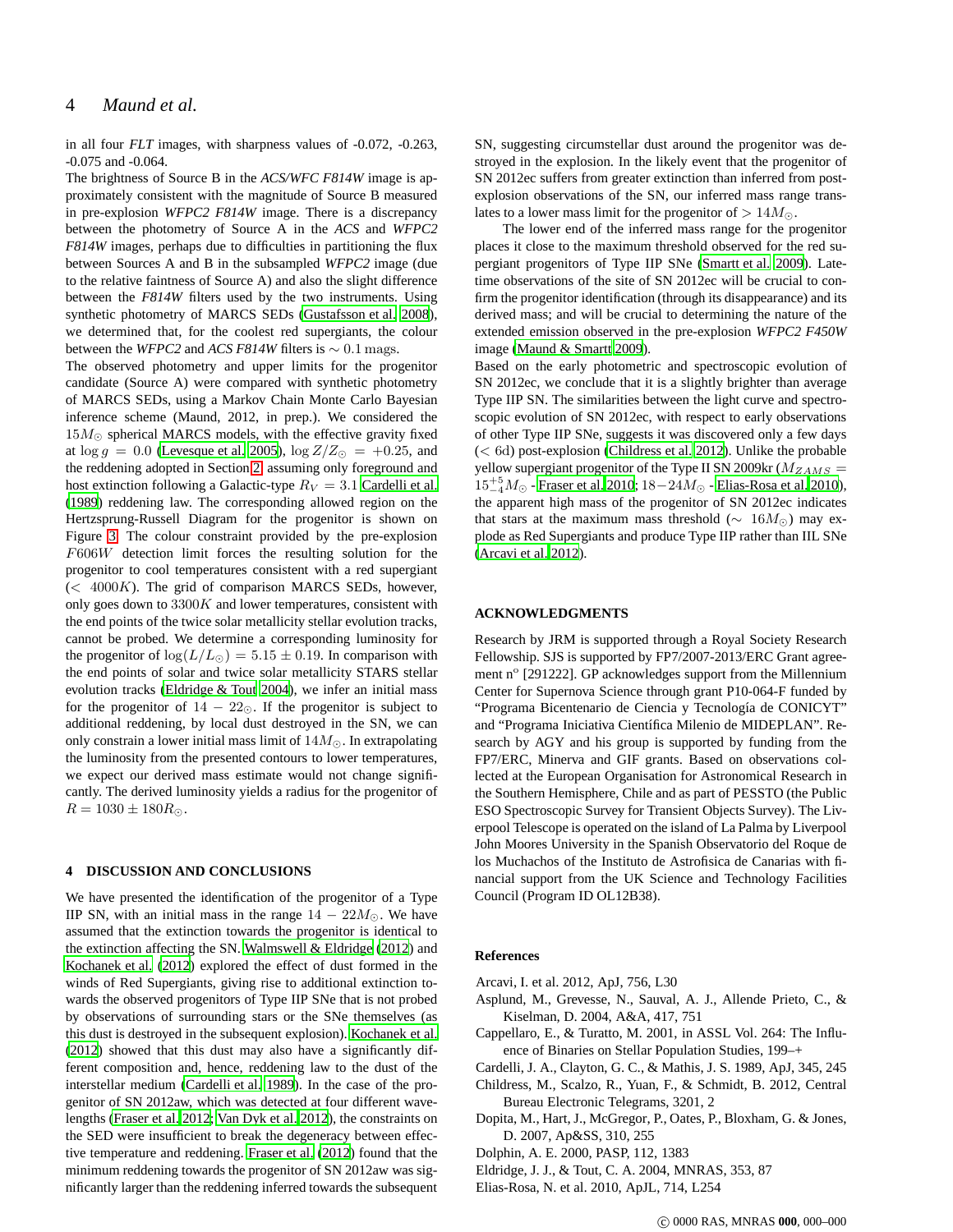# *SN 2012ec* 5



<span id="page-4-23"></span>Figure 2. High spatial resolution observations of the site of SN 2012ec (all images are oriented such that North is up and East is to the left). *From l to r*:  $4'' \times 4''$  VLT NACO post-explosion image stamp centred on SN 2012ec; pre-explosion *HST/WFPC2/PC F814W* image, with the positions of sources A and B marked by cross-hairs; pre-explosion *HST/ACS WFC F814W* image; and a  $\approx 2'' \times 2''$  section of a *distorted* pre-explosion *HST/ACS WFC F814W FLT* image (dataset jb4u02f0q\_flt - note the pixels are not square on the sky) centred on Source A.



<span id="page-4-26"></span>**Figure 3.** The photometric properties of the progenitor candidate for SN 2012ec. *Left Panel)* The observed SED of the progenitor candidate Source A (composed of detections and limits in the *WFPC2 F450W* and *F606W* and the *ACS/WFC F814W* bands) with MARCS spectra overlaid. The upper limits represent the 99%-completeness limits derived from artificial star tests. *Right Panel)* The corresponding location of the progenitor candidate on the Hertzsprung-Russell Diagram, the contours correspond to 68% and 95% confidence intervals. Overlaid are STARS stellar evolution tracks for solar (red) and twice solar (blue) metallicities. The vertical dashed line corresponds the lowest temperature of the grid of MARCS spectra.

- <span id="page-4-15"></span>Elmhamdi, A. et al. 2003, MNRAS, 338, 939
- <span id="page-4-29"></span>Fraser, M. et al. 2012, ApJL, 759, L13
- <span id="page-4-21"></span>Fraser, M. et al. 2010, ApJL, 714, L280
- <span id="page-4-24"></span>Gustafsson, B., Edvardsson, B., Eriksson, K., Jørgensen, U. G., Nordlund, A., & Plez, B. 2008, A&A, 486, 951 ˚
- <span id="page-4-16"></span>Hamuy, M. et al. 2001, ApJ, 558, 615
- <span id="page-4-14"></span>Harutyunyan, A. H. et al. 2008, A&A, 488, 383
- <span id="page-4-1"></span>Heger, A., Fryer, C. L., Woosley, S. E., Langer, N., & Hartmann, D. H. 2003, ApJ, 591, 288
- <span id="page-4-8"></span>King, J. Y., Modjaz, M., Shefler, T., Halderson, E., Li, W. D., Treffers, R. R., & Filippenko, A. V. 1998, IAUC, 6992, 1
- <span id="page-4-28"></span>Kochanek, C. S., Khan, R., & Dai, X. 2012, ApJ, 759, 20
- <span id="page-4-25"></span>Levesque, E. M., Massey, P., Olsen, K. A. G., Plez, B., Josselin, E., Maeder, A., & Meynet, G. 2005, ApJ, 628, 973
- <span id="page-4-7"></span>Li, W., Cenko, S. B., & Filippenko, A. V. 2009, Central Bureau Electronic Telegrams, 1656, 1
- <span id="page-4-0"></span>Li, W. et al. 2011, MNRAS, 412, 1473
- <span id="page-4-3"></span>Maund, J. R., & Smartt, S. J. 2009, Science, 324, 486
- <span id="page-4-6"></span>Monard, L. 2012, Central Bureau Electronic Telegrams, 3201, 1
- <span id="page-4-9"></span>Nakano, S., Aoki, M., Kushida, Y., Kushida, R., Benetti, S., Tu-

ratto, M., & van de Steene, G. 1996, IAUC, 6442, 1

<span id="page-4-4"></span>Pastorello, A. et al.. 2006, MNRAS, 370, 1752

<span id="page-4-18"></span>Pastorello, A. et al. 2009, MNRAS, 394, 2266

- <span id="page-4-20"></span>Poznanski, D., Prochaska, J. X., & Bloom, J. S. 2012, ArXiv eprints
- <span id="page-4-17"></span>Quimby, R. M., Wheeler, J. C., Höflich, P., Akerlof, C. W., Brown, P. J., & Rykoff, E. S. 2007, ApJ, 666, 1093
- <span id="page-4-11"></span>Ramya, S., Sahu, D. K., & Prabhu, T. P. 2007, MNRAS, 381, 511
- <span id="page-4-13"></span>Reichart, D. et al. 2005, Nuovo Cimento C, 28, 767
- <span id="page-4-12"></span>Schlafly, E. F., & Finkbeiner, D. P. 2011, ApJ, 737, 103
- <span id="page-4-22"></span>Sirianni, M. et al. 2005, PASP, 117, 1049
- <span id="page-4-2"></span>Smartt, S. J. 2009, ARAA, 47, 63
- <span id="page-4-5"></span>Smartt, S. J., Eldridge, J. J., Crockett, R. M., & Maund, J. R. 2009, MNRAS, 395, 1409
- <span id="page-4-10"></span>Tully, R. B. et al. 2008, ApJ, 676, 184
- <span id="page-4-19"></span>Turatto, M., Benetti, S., & Cappellaro, E. 2003, in From Twilight to Highlight: The Physics of Supernovae, ed. W. Hillebrandt & B. Leibundgut, 200
- <span id="page-4-30"></span>Van Dyk, S. et al, 2012, ApJ, 756, 131
- <span id="page-4-27"></span>Walmswell, J. J., & Eldridge, J. J. 2012, MNRAS, 419, 2054